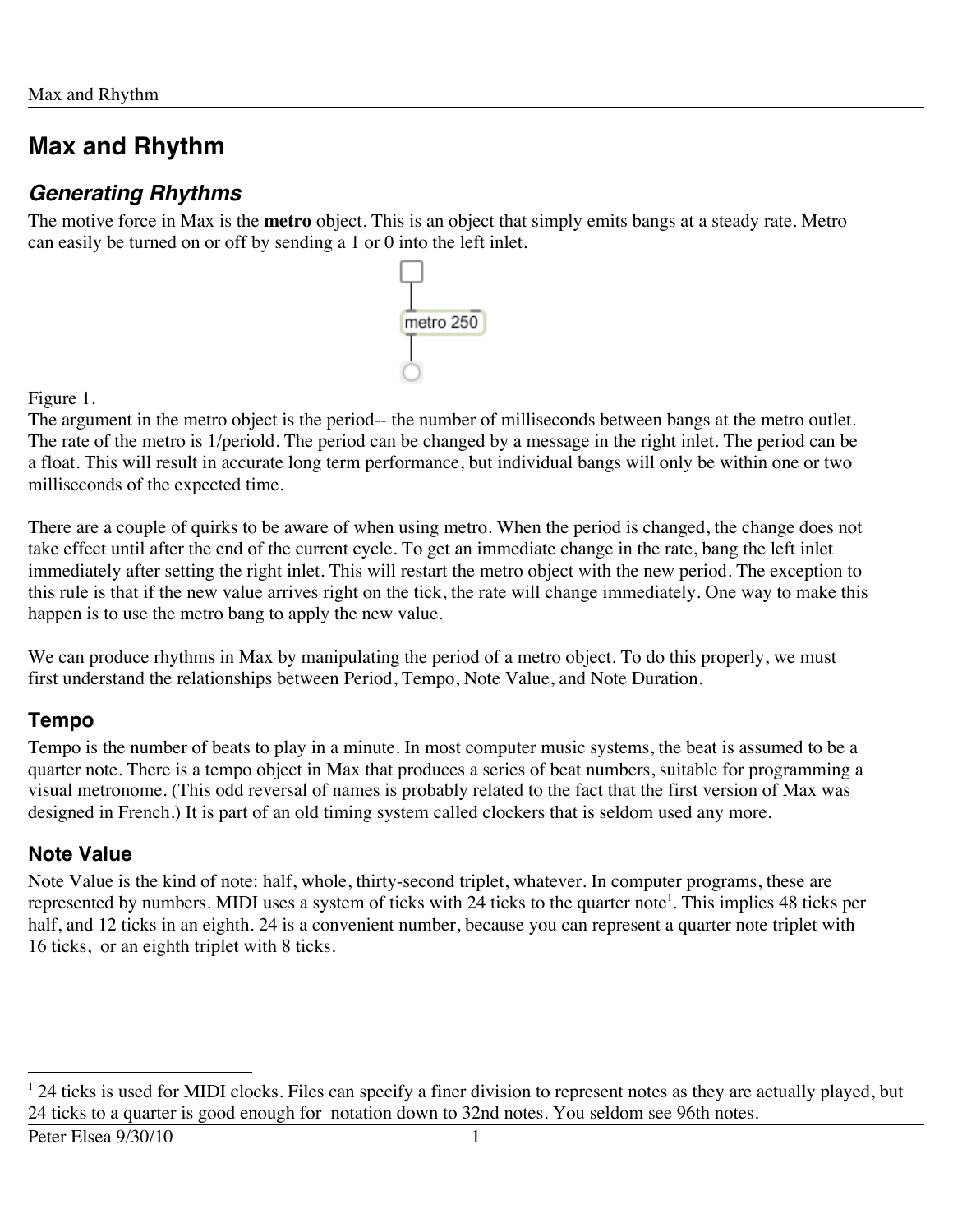| 96               |
|------------------|
| 72               |
| 48               |
| 36               |
| 32               |
| 24               |
| 18               |
| 16               |
| 12               |
| 9                |
| 8                |
| 6                |
| 4.5 <sup>2</sup> |
| 4                |
| 3                |
|                  |

Table 1. Ticks per note in MIDI

### **Duration**

Duration is the amount of time the note will actually last, from key down to key up. We have to combine note value and tempo to find it.

To set the tempo, the first step is to find the duration of one tick in milliseconds. The formula is:

Tick Duration  $= 60000 / (Tempo * tick count of a beat)$ 

For example, at tempo  $= 90$ , if the quarter note gets the beat

Tick Duration =  $60000 / (90 * 24) = 27.7$ 

To get note durations, the tick duration will be multiplied by the note values. With a tempo of 90 a quarter note will last 666 ms. The calculation can be simplified-- there are 2500 ms in 1/24th of a minute, so dividing the tempo into 2500 will give the result we need.

Figure 2 is a patcher to illustrate these calculations.

 $\frac{1}{2}$ <sup>2</sup> Some years ago, durations were restricted to integer values for performance reasons. Modern computers can handle floats easily.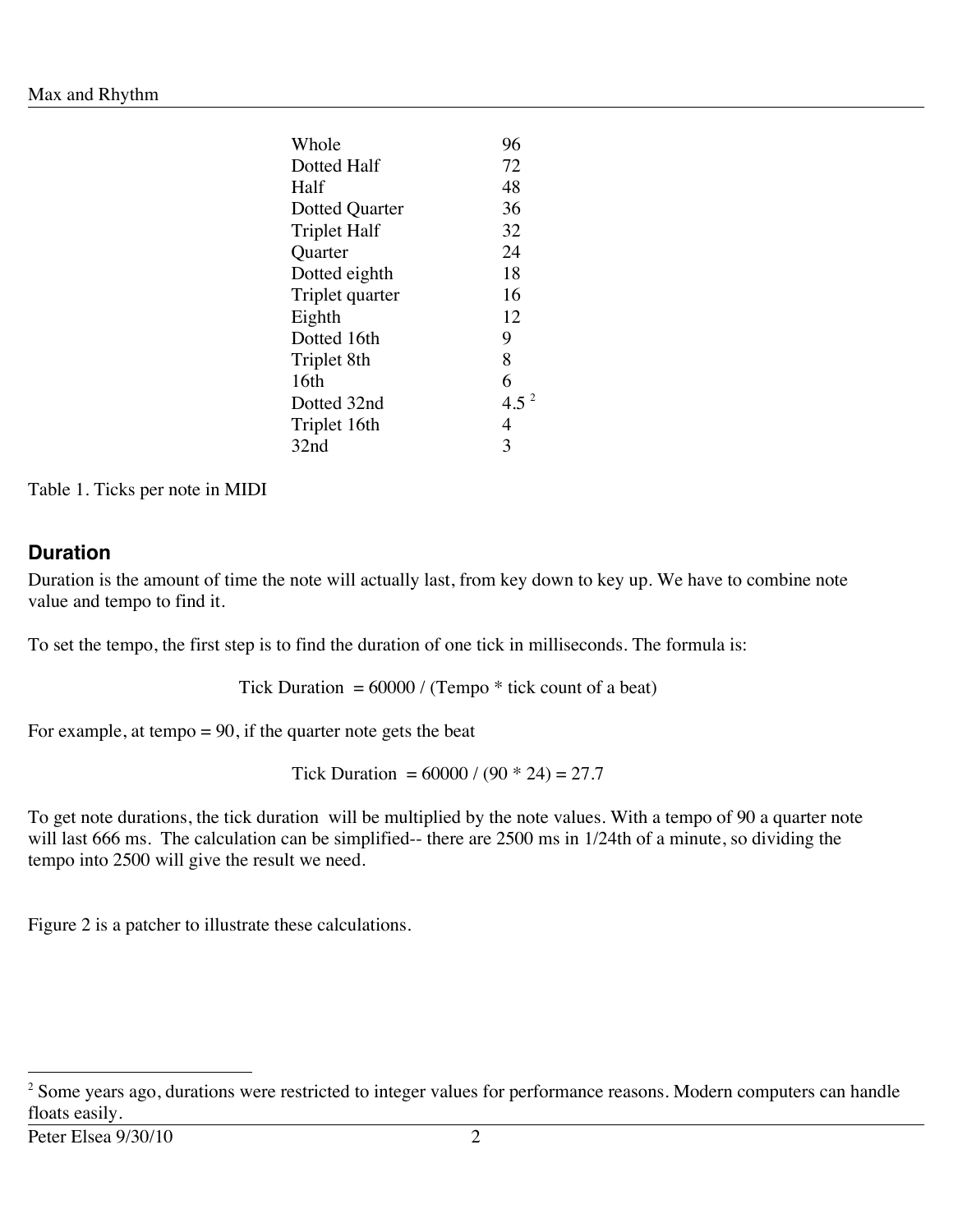

### Figure 2.

This just plays Middle C at the tempo and value chosen. Set a tempo, turn on the metro object then click on the Q, E, et or 16 boxes to test various durations.

Notice that the operations are carried out as floats to maintain accuracy. Also notice that I have given an argument to the metro to set a tempo before any entry. The default metro period is 2 ms, so a patch like this would run away if it were started before any tempo was set.

There are a couple of things I should point out about generating rhythms in general. First, the duration has to be sent to makenote before the note is played.

Second, I prefer to set the duration at makenote a bit shorter than the duration at metro. This not only provides a natural breathing space, it avoids congestion in the MIDI stream that can happen when a lot of note off and note on messages arrive at the same time.

## *Patterns*

## **Patterns in a Coll**

Steady streams of notes quickly become boring. Most music includes a variety of durations, often in recognizable groups or patterns. Many composers generate a duration with each pitch, and then handle their notes as lists of pitch, velocity, duration. Here is how a series of note lists (stored in a coll) might be played.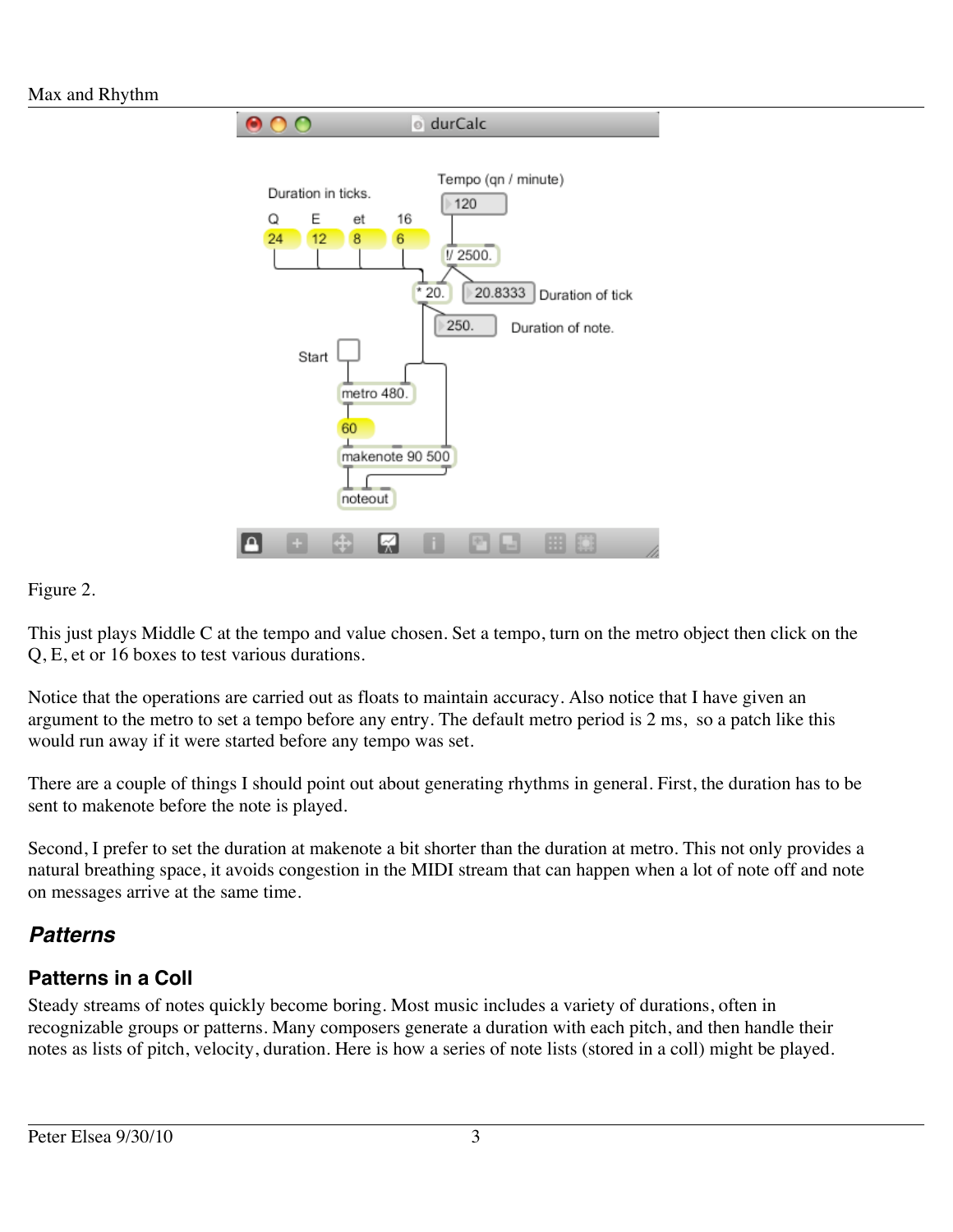



On each metro bang, the next message pops a list of numbers out of the coll. This is taken apart by unpack. Each line contains pitch, velocity, and duration for one note. The durations are stored as tick counts, which are multiplied by tick duration (25.) to get a time in ms. This is applied to the metro and makenote. Velocity and pitch are fed directly to the makenote. The pitch, at the leftmost inlet, will trigger the note.

Coll is a complex object, but in cases like this it is easy to use. You can open the data editing window by holding the command key and double clicking on the coll in the patcher. Pay close attention to the punctuation in the coll file. There must be a comma after the line number and a semicolon at the end of each line<sup>3</sup>.

When you close the data editing window, you will be asked to save the data. At this stage, you are simply saving the data in the coll object . This will not necessarily be saved when you close the patcher. If you give the coll object a name, you can save the contents of the coll in a file with the write message. The file will be loaded when you open the patcher. Alternatively, you can save the data in the patcher itself. To do this, open the coll inspector (cmd-I with the coll object selected) and set the Save Data with Patcher option<sup>4</sup>:

| Setting                | Value |
|------------------------|-------|
| Save Data With Patcher | M     |

Figure 4.

 <sup>3</sup>  $3$  If you leave out a comma or semicolon, all data from then on will be lost when you save the coll.

<sup>&</sup>lt;sup>4</sup> I've seen so much heartbreak caused by failure to do this that I'm tempted to write a country song about it.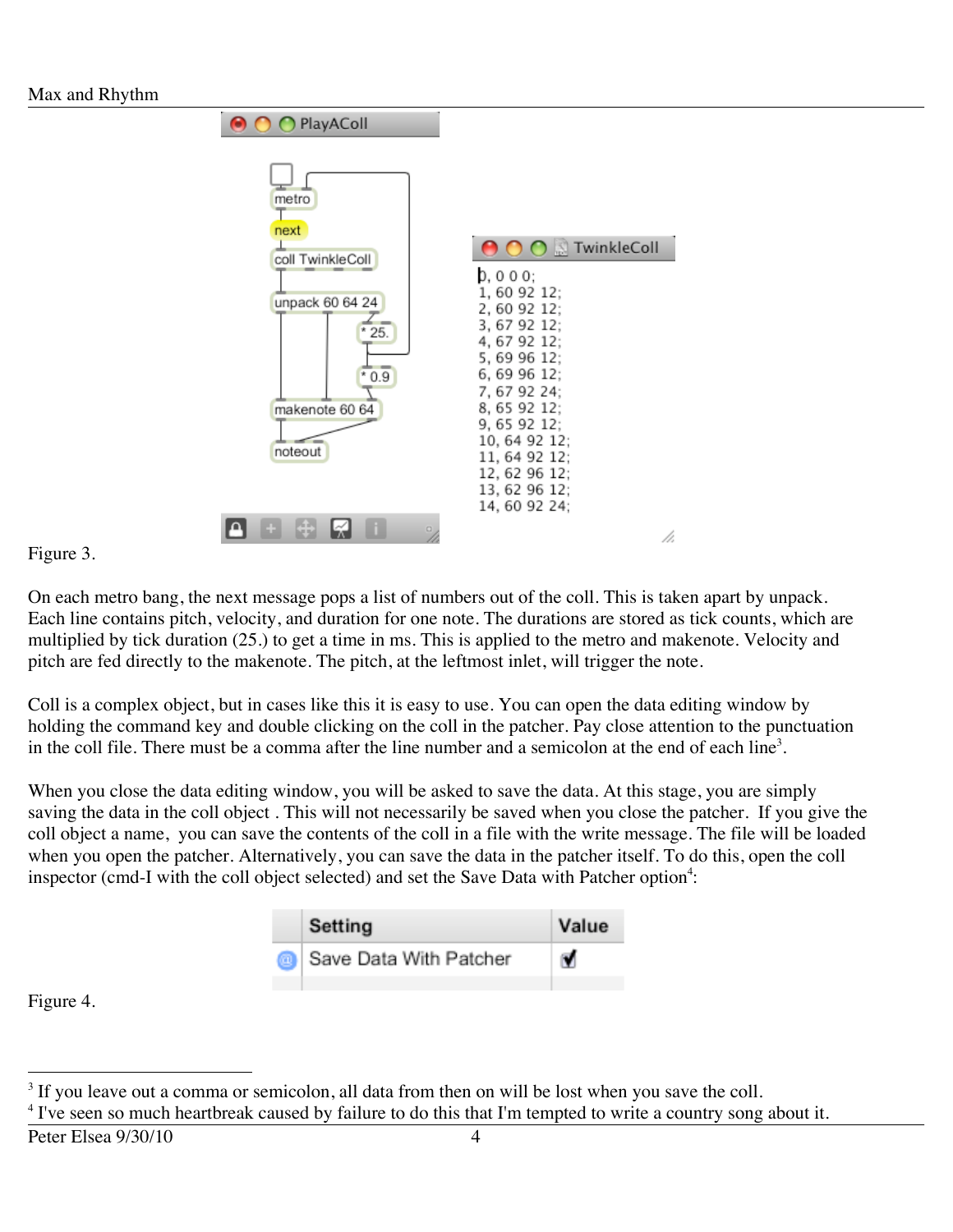### **unlist**

Another approach is to think of rhythm patterns as basic units that get attached to pitches.

The problem presented to Max is to choose patterns at appropriate times. To facilitate this, I wrote an object called unlist. The function of unlist depends on the arguments. The operation when there are no arguments is simple. When a list is received at the left inlet, the first item in the list is passed through immediately. Subsequent bangs send the other items one at a time. When the list is empty, the right outlet bangs. If this bang fetches a new list its data will be smoothly passed along.

This patcher illustrates using unlist to produce rhythm patterns:



### Figure 5.

There are four patterns here. The top one is chosen initially by the loadbang object. The first 24 in that list is sent through the multiplier to set the metro period. When the metro bangs, the next value from the list is brought down. When the list is used up the right outlet of unlist bangs to pick a random number, which prompts the select (sel) object to choose one of the patterns.

A simpler patch will make repeating patterns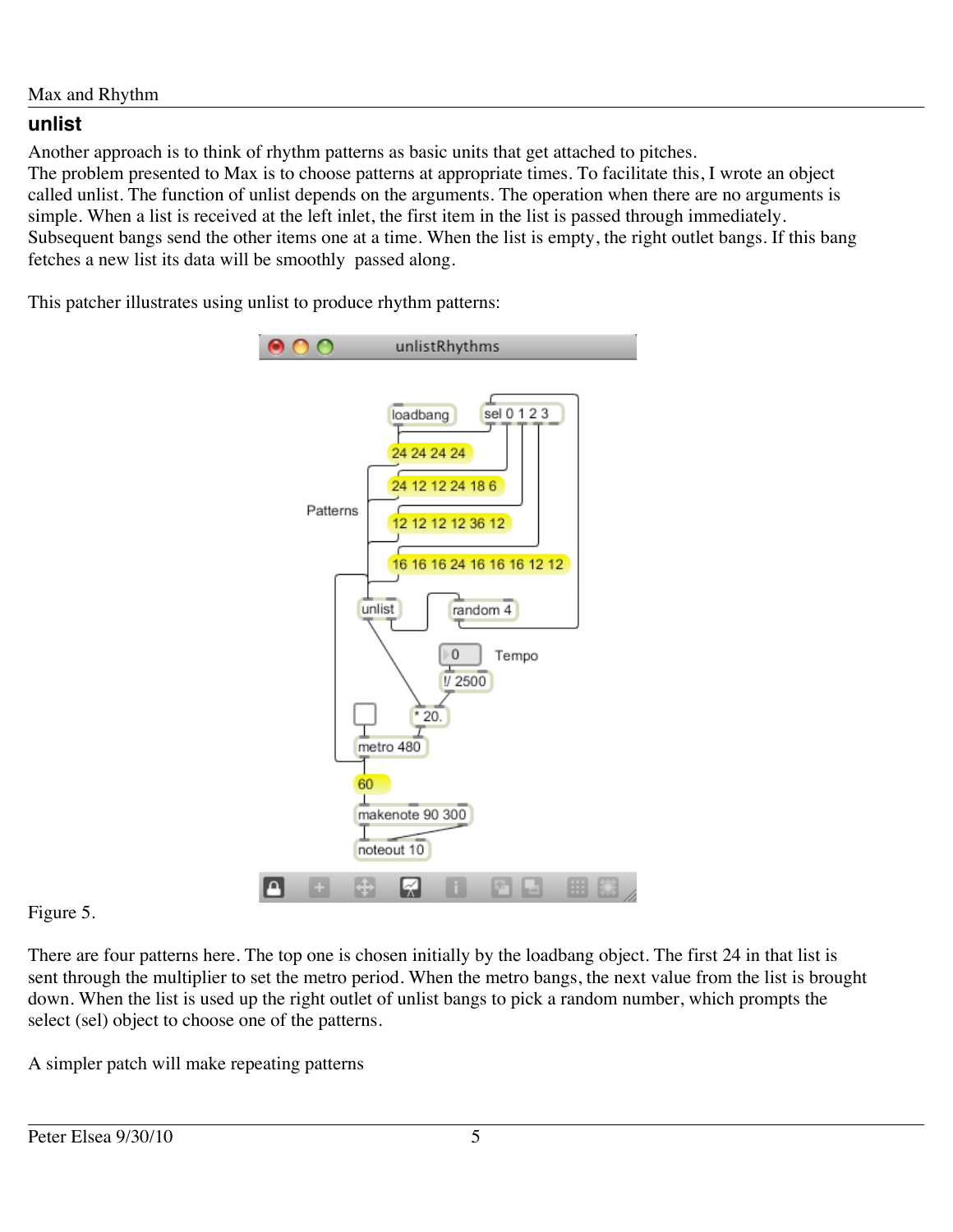

### Figure 6.

When unlist has an argument list, it steps through the list over and over as the inlet is banged. If a new list is received, it replaces the stored list. This patcher will play straight quarter notes to start. If a list is clicked, the pattern will change. This approach is useful for interactive performance patches.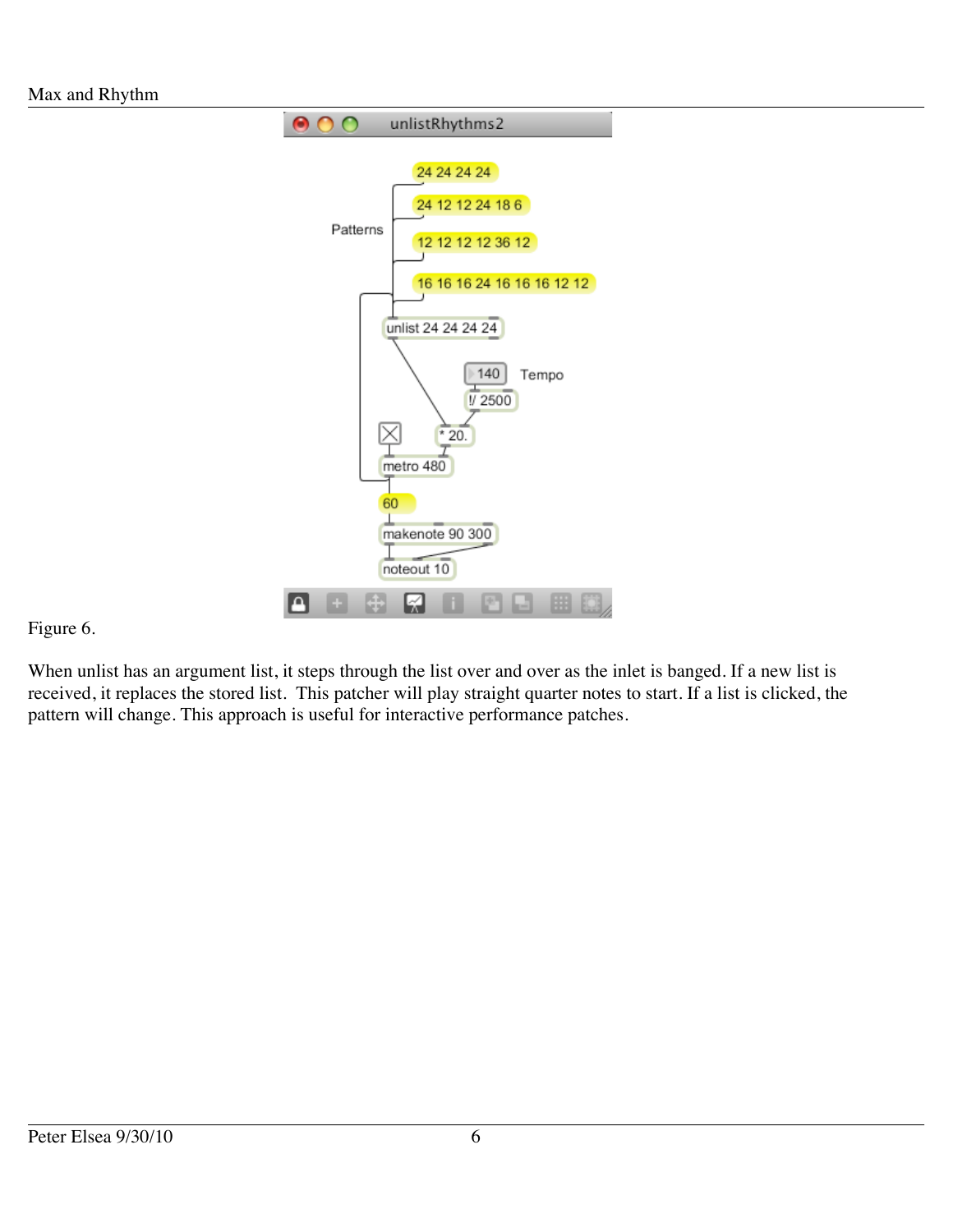## *Rhythms by Subdividing*

Another way of looking at rhythm is to think of notes as happening on a subdivision of a rapid pulse. This fragment of a patcher generates a continuous stream of bangs at the rate of 96 per quarter note. These are sent to receive objects labeled ticks:



### Figure 7.

Any number of simple sections can read this stream and produce notes that are triggered by counting ticks:



### Figure 8.

The Lcount object will bang at the left outlet after the indicated number of bangs in. In these patches Lcount 24 will produce quarter notes, and Lcount 16 will produce triplets. The count size of Lcount can be manipulated in the same way as a metro period. This structure will produce dotted eighths and sixteenths:



Figure 9.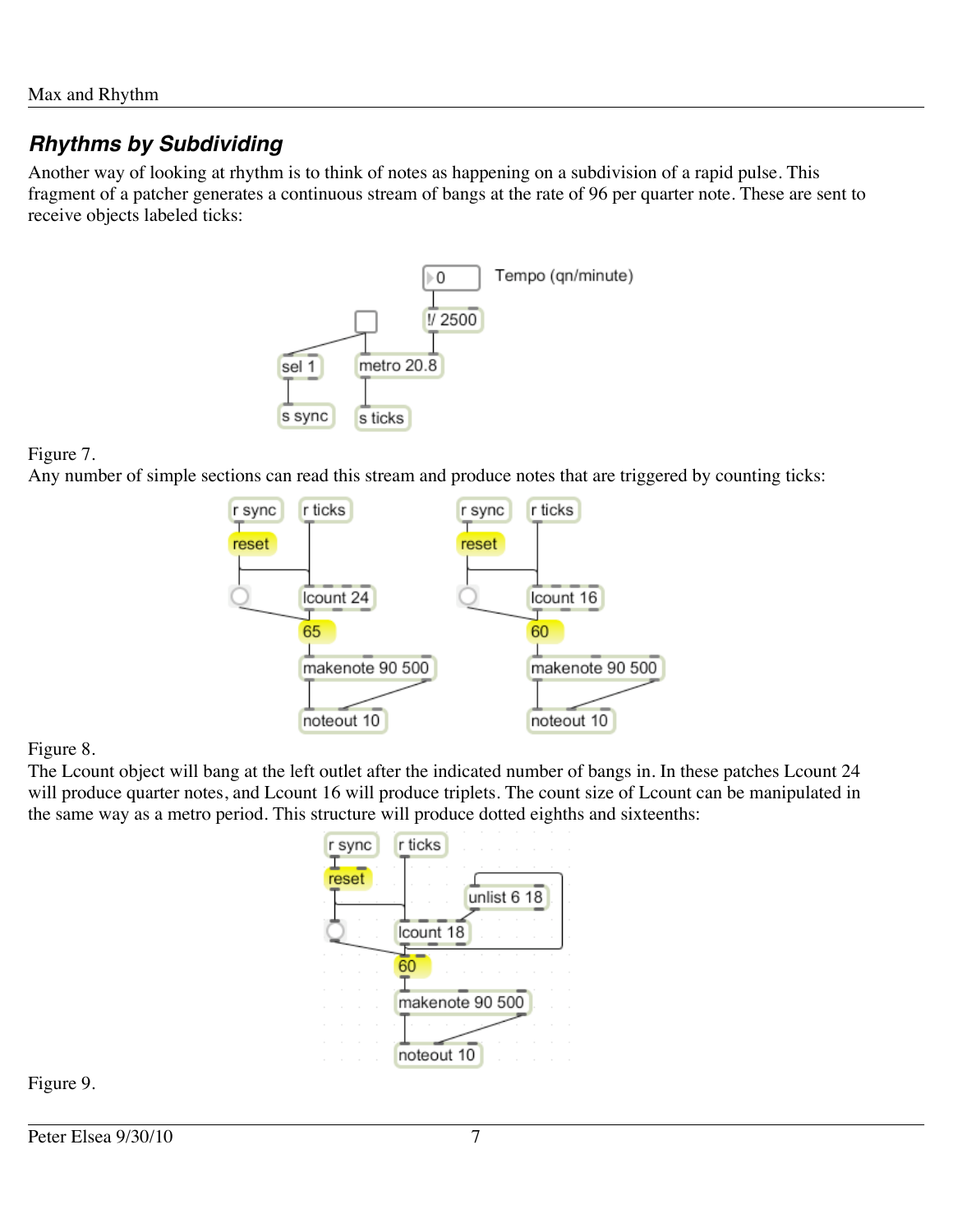Notice how the bang distributed through the send sync object both resets the Lcount objects and triggers the first note. The main advantage of this approach is that complex pattern generators are easily coordinated.

## *Rhythm Control by Transport*



Figure 10.

The subdivision system is rather inefficient-- tick messages are constantly flying around and getting counted, which can clog up a patch with lots to do. The **transport** object keeps the tick counting within one object. Other objects, called **timepoint** can send transport a request to be notified when a specific time arrives. All of this happens behind the scenes, you need no patch cords between transport and timepoint. Instead, they are linked by a name attribute.

Attributes are an alternative way of setting arguments in certain Max objects. Instead of writing values in a specific order, each attribute has a name, indicated by the @ sign as in @clocksource. This is followed by the value (symbol in this case) to attach to the clocksource attribute. You can see the attribute names for an object, and the current settings by clicking and holding the left inlet. You can also set many attributes with a message that begins with the attribute name<sup>5</sup>. If an object requires both ordered arguments and attributes, put the attributes last.

The default name for transport and timepoint objects is <default>, which means they are linked to the "global transport" found in the extras menu. (Figure 10.) This transport is tricked out with features to set tempo and time signature and display the current time in bars and beats as well as H:M:S:ms format. There is even a tap tempo feature and a simple metronome.

All you need to use the global transport is a timepoint<sup>6</sup>.



Figure 11.

The argument to timepoint defines the transport time for timepoint to bang. This time may be specified in various ways. A single number is the time in ticks. A tick is 1/480th of a quarter note (that's 17 microsecond resolution at a tempo of 120). Table 2 at the end shows the number of ticks in various durations. A duration of 1920 ticks is four quarter notes, so we would expect the first object to bang on the first beat of measure two (assuming 4/4). Max offers two more convenient ways of specifying the same time in bars, beats and units

<sup>6</sup> You can set up your own named transport and timepoints if you want independent time streams.

 <sup>5</sup> <sup>5</sup> The fact that one of the most popular attribute names is @name is a bit confusing to explain, but you will soon get used to setting names for all sorts of things. You can also set names in the inspector window, but except for UI objects it's better if they show in the patch.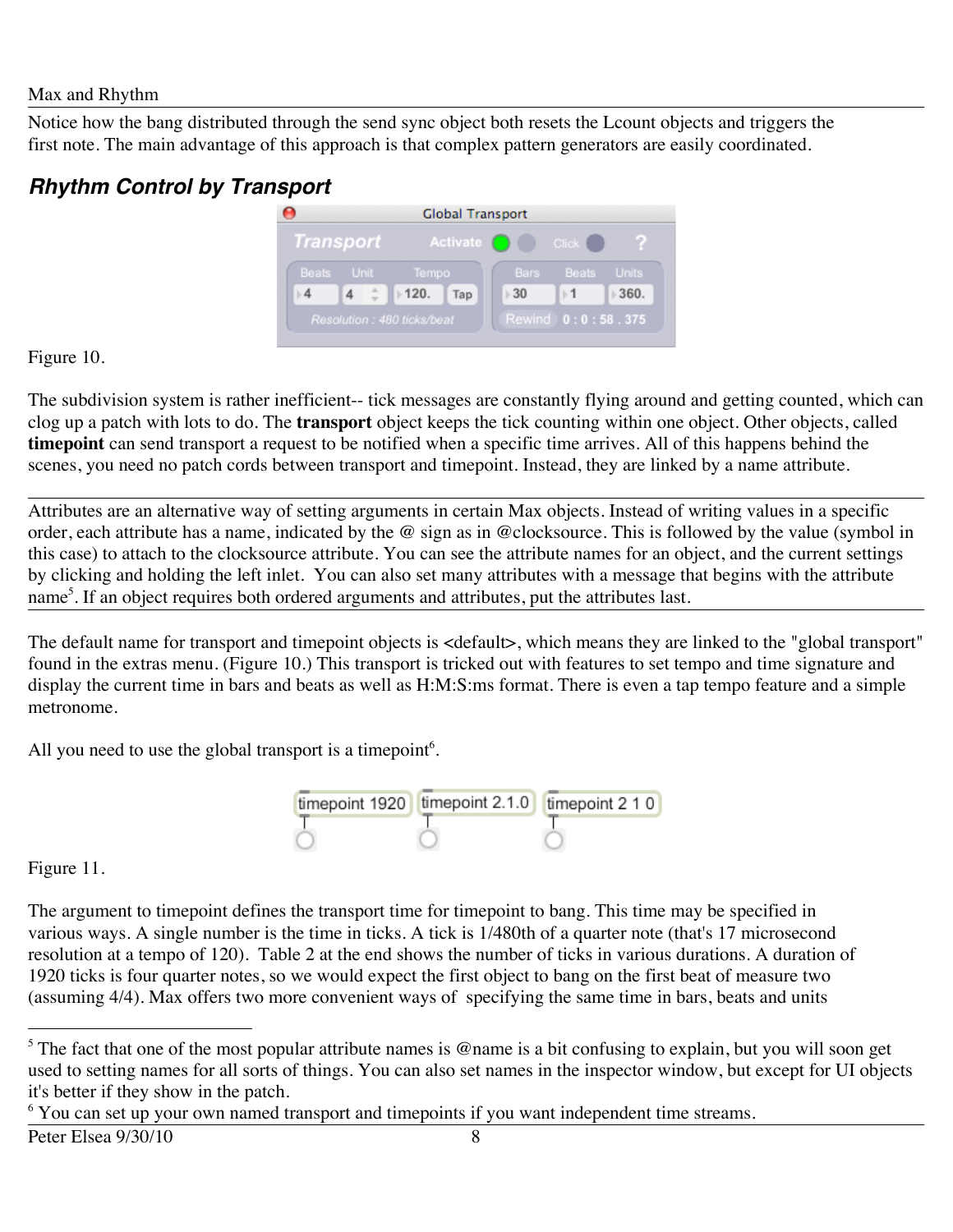(bbu). The notation 2.1.0 refers to measure 2 beat 1 tick 0, as does the list 2 1 0. Note that time in ticks begins at 0, whereas time in bars and beats begins at 1. Since there are 480 ticks in a beat, the highest beat number you see is 479.

The Max documents refer to the current time as position. Time in bars may also mean an interval- the time between events or some amount of time to add to the current position. Math in the bbu format can be tricky, so it is usually done in the equivalent ticks. Converting from ticks to bbu could also be tricky, but the translate object will do this for you. The precise behavior of translate is set by attributes @in @out and @mode. In and out can be a variety of time formats. It is important to set the proper mode -- position when you want to know where something is relative to the start, interval when you want to add times. Translate is illustrated in figure 12.



Figure 12.

The secret of using timepoint lies in figuring out times to ask for. The patch in figure 13 will behave like a metro, playing a note once per measure.



Figure 13.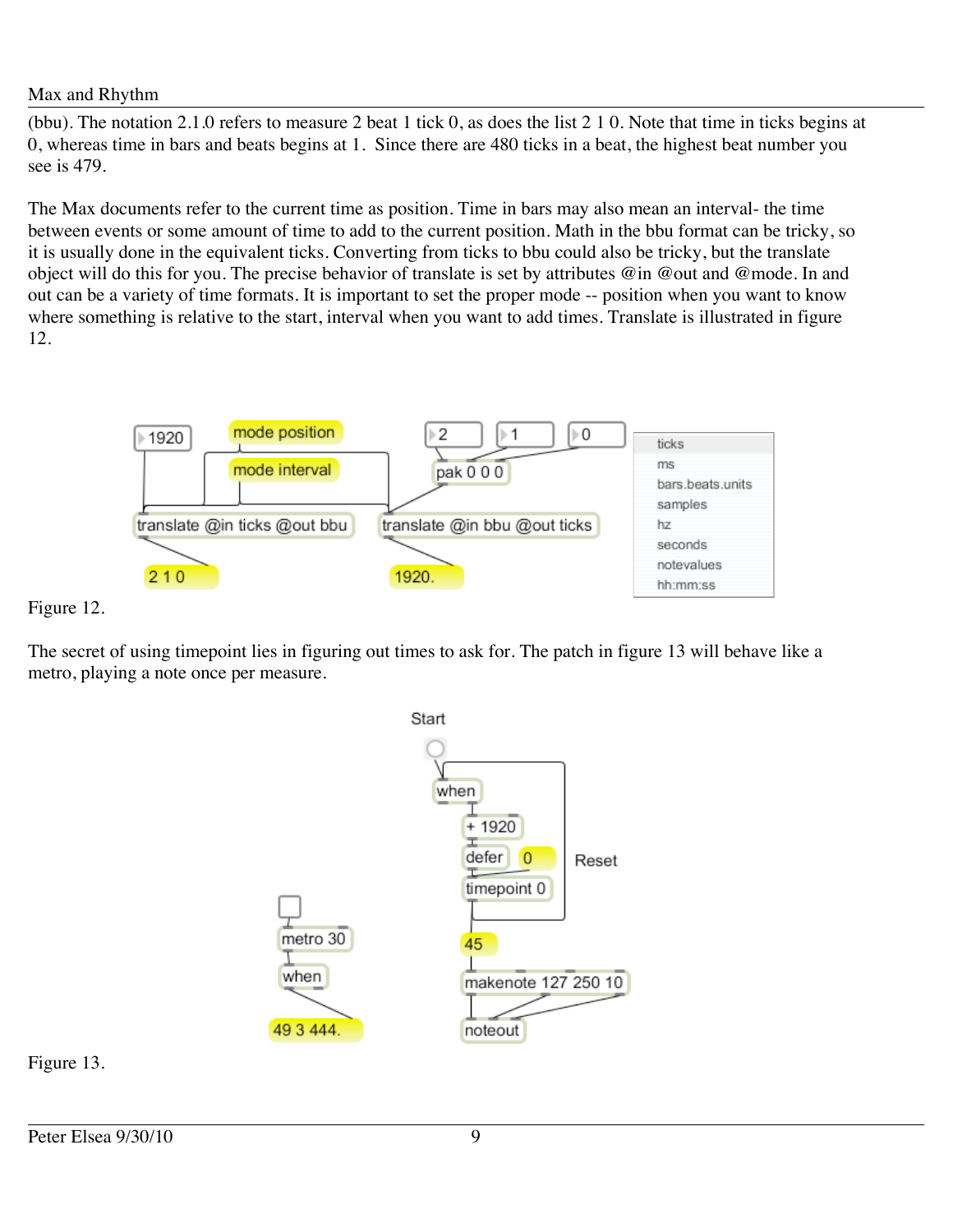The key to figure 13 is the **when** object, which provides the current time (ticks from the right, a list from the left) each time it is banged. The left section of figure 13 shows how to use when for a constant time display. In the right section, when needs an initial bang to grab the current time. This is increased by 1920 to set the next time a whole note into the future. When timepoint fires, the when object will be banged again. Note the defer object above the timepoint. This ensures that the next time is set after certain internal operations of timepoint are finished-- without this, timepoint occasionally gets stuck in the past<sup>7</sup>.

Figure 13 will stop playing if the transport is rewound. It will start again when the transport gets back to where it left off, but if you want the patch to begin as the transport starts, send timepoint a 0. Applying a bang to the when object will restart this at any time.

Figure 14 shows how to use unlist with timepoints. If you don't want a time point to play, set it far in the future.



### Figure 14.

Figure 15 shows how to play from a coll. With the exception of replacing an ordinary metro with the when and timepoint mechanism, this works like figure 3. The times in the coll are now expressed in transport compatible values (see table 2 at end.)

<sup>-&</sup>lt;br>7  $\frac{7}{1}$  I'm not sure if this is a temporary bug or a permanent feature. There's no harm done, because we are asking for times in the future anyway.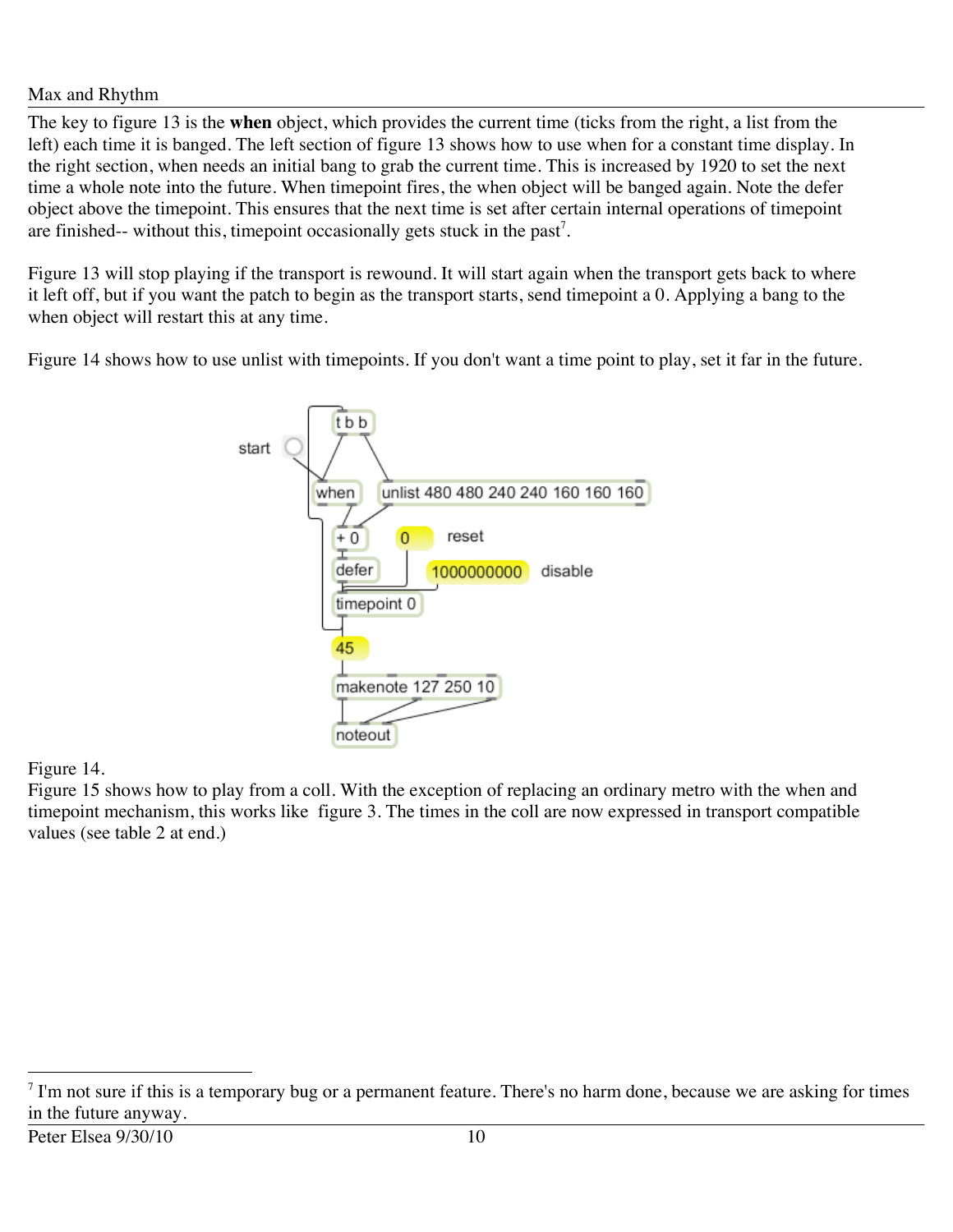

Figure 15.

## **Metros and Transport**



### Figure 16.

Metro objects can be synchronized with the transport system. All you do is enter the metro period as a time relative to the tempo. The notation 4n 4nd and 4nt specify quarter note, dotted quarter and quarter triplet, with similar terminology from 128n up to 1nd. When a metro is getting time values in this way, it will only run if the transport is running. It is not synchronized to the transport, it is merely ticking away at its own rate, but will pause when the transport pauses. If it is started off the beat, it will remain off the beat.

The @autostart attribute will start the metro with the transport. The second metro in figure 16 bangs on every quarter note. It will not start unless the transport is set to 1.1.0, because the time the metro is waiting for is 0 ticks. The @autostarttime attribute can be used to set a different time point for the metro to be started. The third metro in figure 16 will tick on the afterbeats. Note that once a metro has been started it will continue to bang, even if the transport is rewound before the @autostarttime. It will pause with the transport if a time interval is used as the argument, but you have to send it a 0 to shut it up when the transport is running.